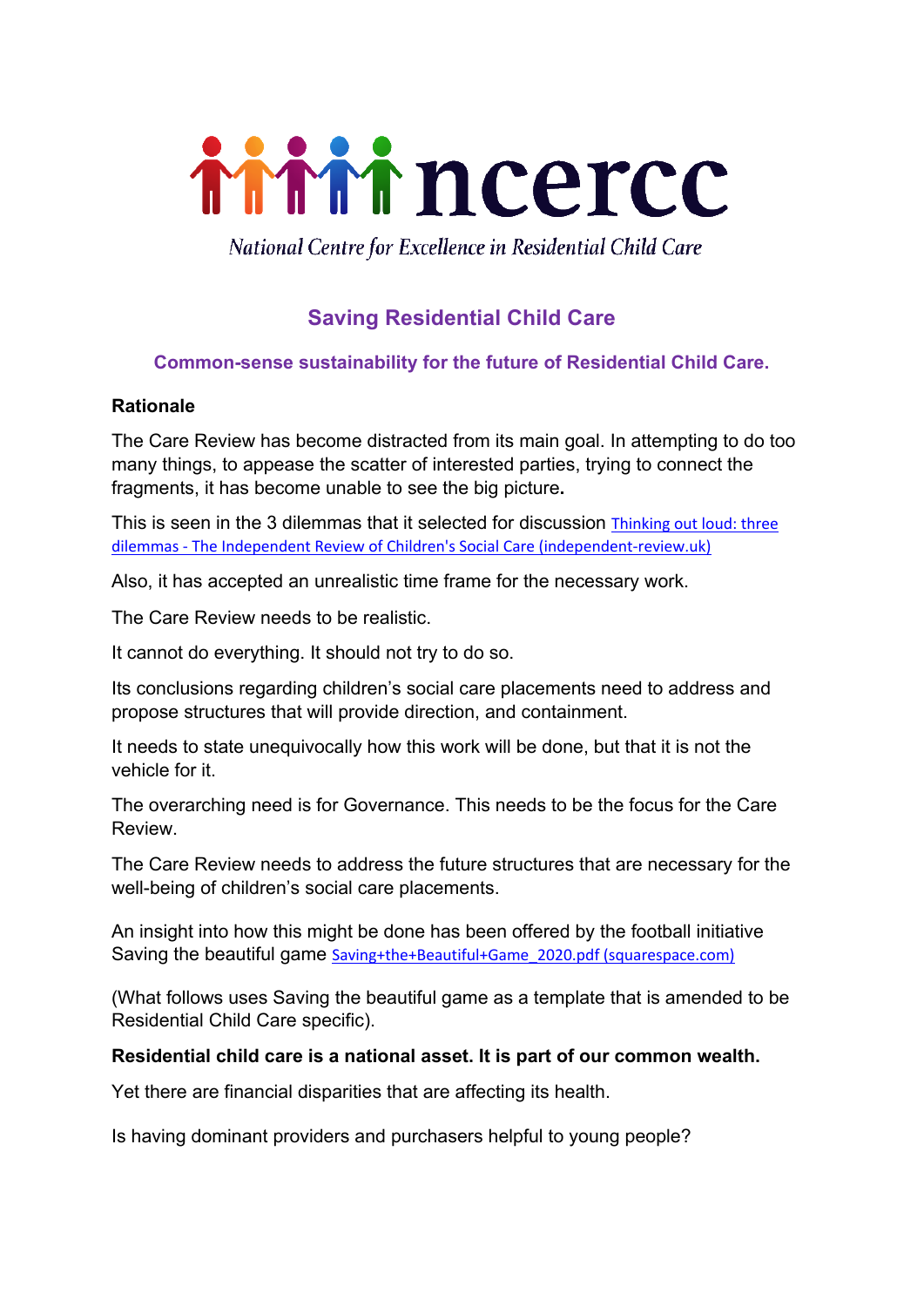If we think it isn't then let's work to find consensus, not compromise, where power is shared not seized.

#### **Asking 4 questions gets us to the root – that what we have is determined by money, from many sources, rather than what is needed for children**

- 1. How can it be right that some are making millions and others are going to the wall?
- 2. How can it be right that some are supported by the state and others are not?
- 3. How can it be right that some are supported by funds from outside of social care?
- 4. How can it be right that some needs, especially high-level complex ones, have no ready provision?

#### **Having all providers directly funded, from setting up costs to operations, would create the conditions for the diversity of settings needed possible.**

## **Why wouldn't you want to do that?**

The report "Saving the Beautiful Game" urges a radical overhaul of the governance of English football with proposals for an independent regulator overseeing redistribution of funding.

It is very like the fullest ideas for a Care Bank Children in Charge: the original proposal Children England

The central idea in this paper is to create **a** national 'Care Bank' to fund the costs of all placements (kinship, foster, residential and adoption) directly from the nation's income taxes**.** The costs of a 'failing care system' are borne by the nation and demonstrable in data relating to outcomes for care leavers. Logically, therefore, for these costs to be in part or wholly recovered by the exchequer then the solution must be funded by the exchequer. By doing so it could free social workers to make care placement decisions led by children's best interests rather than the need to ration council budgets; it would free councils to devote their locally raised resources to community services that can help strengthen families and keep children happy and safe at home wherever possible. It would give children themselves a greater degree of say over where they want to live while in care and create a systemic focus on reducing the human and financial damage of multiple placement breakdowns.

The National Audit Office report on children in need of help and protection(Oct 2016) issued a stark warning that their analyses suggested there is *'…systemic, not just local failure'***. The Care Bank paper is an attempt to imagine what a systemic response to systemic failure might look like**.

The Care Bank idea describes the **systemic reform needed and thinks through how relationships, power, money, and decision-making in care commissioning** *could* **be organised very differently from the way they are now.**

**The 'Saving the Beautiful Game' report recommends a new regulatory body is formed by legislation in Parliament which should:**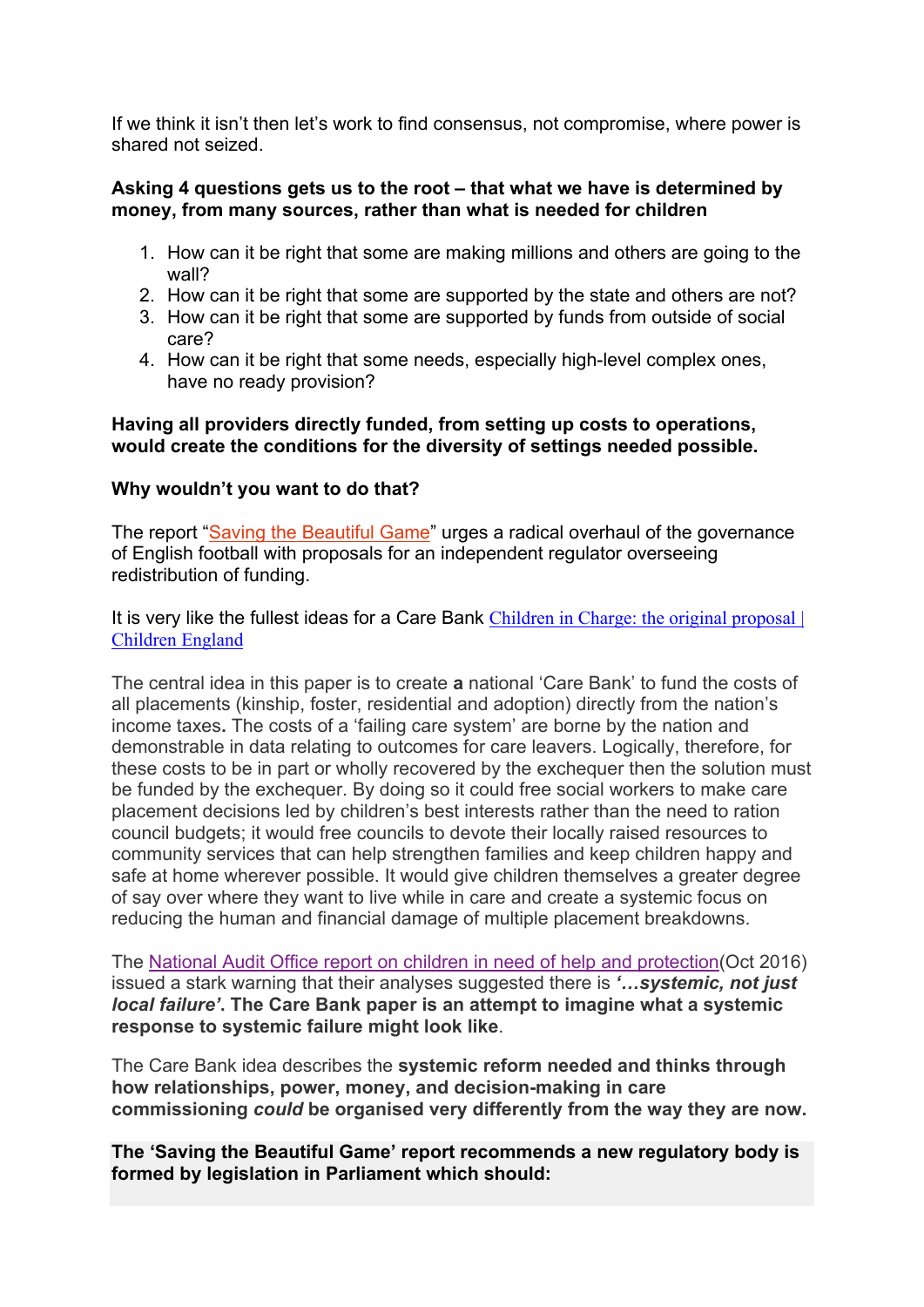**1)** Be independent of the current structure of the game.

**2)** Decide on new ways of distributing funds to the wider game based on a funding formula and a fair levy payable by the EPL.

**3)** Set up a new and comprehensive licencing system for the professional game.

**4)** Review causes of financial stress in the EFL including parachute payments, solidarity payments, salary caps and mandatory relegation clauses in players' contracts.

**5)** Implement governance reforms at the FA which are essential to ensure it is truly independent, diverse, and representative of English football today. A fundamental reform of The FA Council would be an impressive start of this process.

**6)** Liaise with supporters' organisations to progress issues that are of concern to fans and provide a greater voice for supporters.

**7)** Study lessons from abroad and seek to champion supporter involvement in the running of clubs.

'Saving the beautiful game' brought together a group of people able to draw upon and contribute their knowledge and experience. You can find out who they are here About Us — Our Beautiful Game

Residential child care needs the same – a steering group bringing together of a group of people able to draw upon and contribute their knowledge and experience.

#### **Isn't this the job of the Care Review?**

The Care Review is showing it is not bringing together a group or thinking that has the required sector specific knowledge and experience.

Learning from 'Save the beautiful game,' residential child care needs such a group, a Residential Task Force.

This group would include policy, practice, finance, legal, care experienced, researcher views. This would be the executive and there would need to be an operations and field work team (allowing extensive insights into the here and now).

#### **The task**

The task would be to undertake an analysis historical and current to establish context dynamics and trends.

# **Funding**

To be independent this work needs to be funded independently, outside of government and any links to social care. It needs a philanthropist to be truly so and donate the money to a hands-off trust.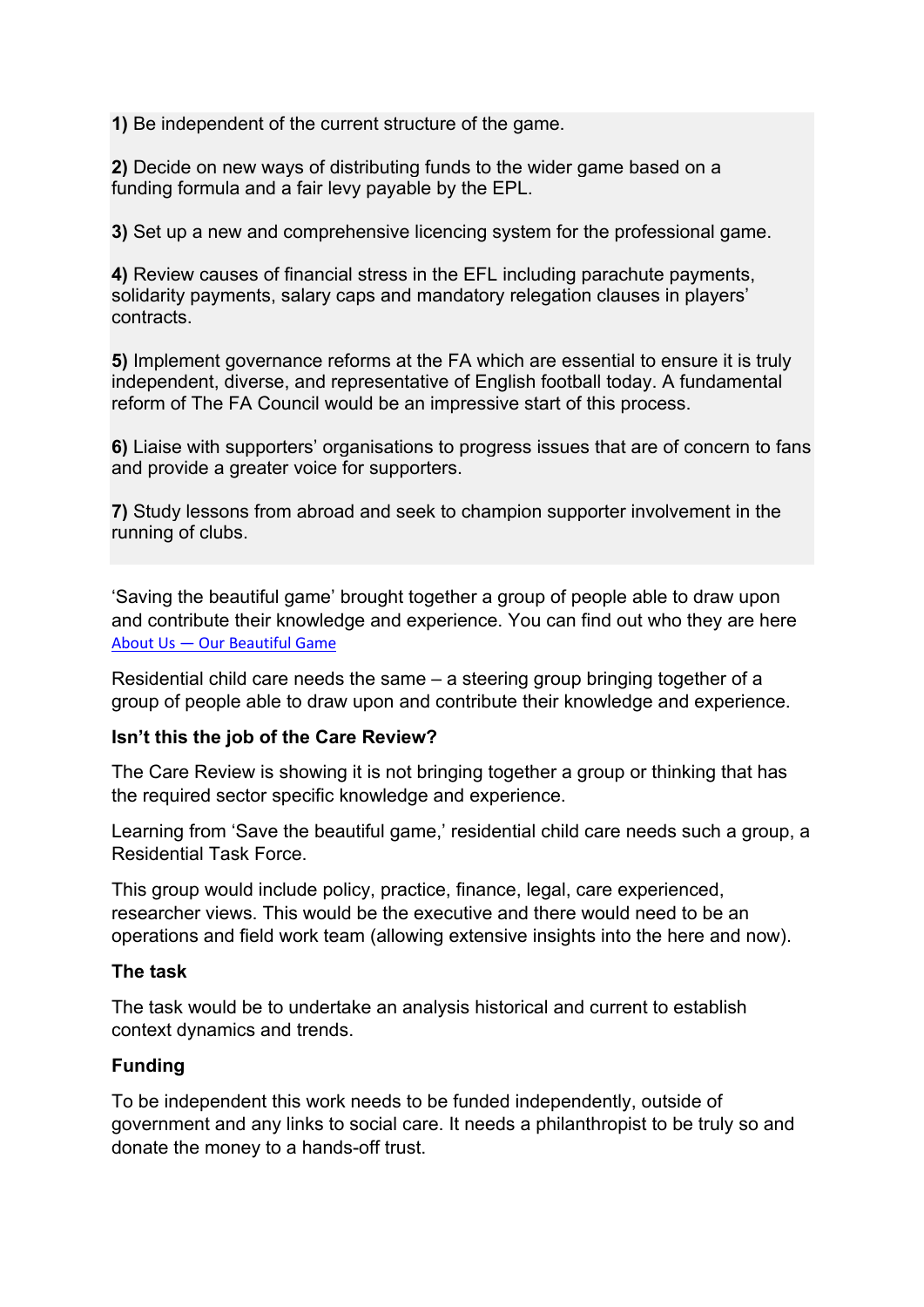## **The mission for residential child care**

A creation of a diverse group of people who share both a deep passion for residential child care and an equally profound concern about its current state, who can weigh the scale of this crisis and the fundamental problems.

There has been resistance to change over years despite the best efforts of many interested parties.

## **The current system of planning and funding is dysfunctional, ineffective, and inefficient.**

Residential child care needs a clear framework.

Residential child care needs to speak with one voice.

There are long term structural shortcomings which contribute to the current crisis. Structural solutions exist if we recognise that access to the right placement at the right time is an essential public good and should be treated as such.

We need to deal with the long-term issues and put residential child care in a stronger, better-balanced position for the benefit of all going forward.

#### **The resistance to change over years, despite the best efforts of many interested parties, must be overcome.**

The conclusion is clear, practical, and radical.

External involvement in the form of a regulator supported by statutory powers is required. This is the only realistic way to bring real change, stability, and long-term health to residential child care.

# **The question must be the relationship and responsibilities of everyone for the wider health of residential child care.**

The recent history of residential child care includes the decoupling of placements from frameworks and tenders and the adoption of spot purchasing as dominant.

Riches have escalated, for some. The financing of the aggregation of places into a few providers has brought debts that can be met if placements continue. In some cases income does not cover debt repayments.

Salaries for management levels are rising to attract recruitment. Salaries for those working most directly with children are both falling far behind the managers and at or barely above the minimum wage. Recruitment and retention of these staff is a constant and inevitably losing battle.

Long term philanthropic investment is threatened by demand for short term success.

The previous culture has been weakened and is rapidly changing as decision making moves from practice makers to profit makers. There is an atmosphere of a sector losing its soul.

There are no financial fair play rules. There is an increasing sense of unfairness.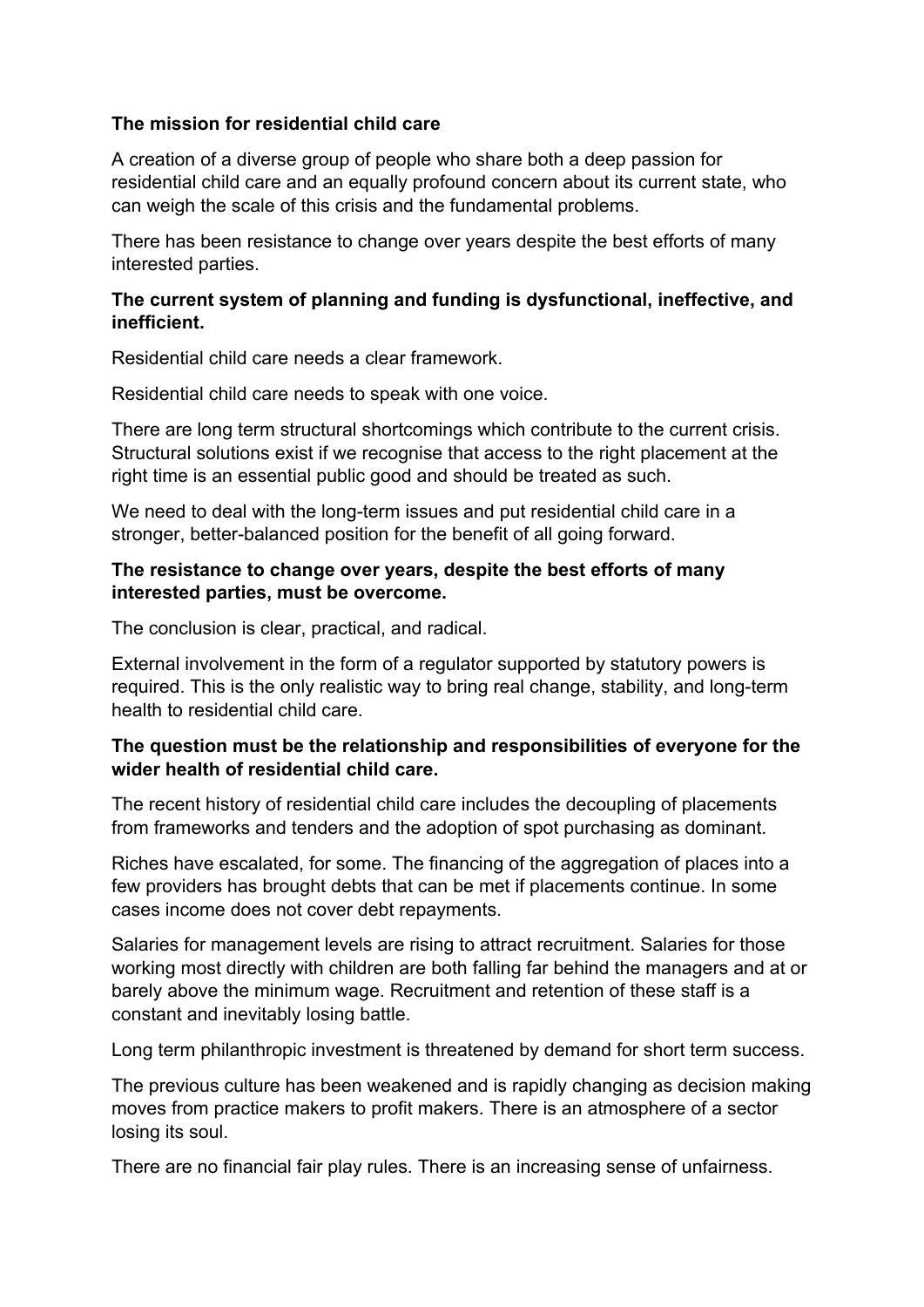**This all matters because residential child care is what makes all else in children's services be possible.** 

**This is the root of the panic amongst policy makers.** 

**That residential child care is fundamental for all else to function is rarely realised and has not been expressed recently, especially by the Care Review discussions. After all, which of the parties is going to express this truth in which they are implicated in developing and sustaining?**

**The social consequences of an unsustainable residential child care sector are too significant to ignore.**

**Restrictions on the operation of a free market are possible, regulating form of entry, regulation of competitions, and even profit caps. There is no universal model to maintaining a viable degree of competition.** 

**Funding directed through an independent body would reduce the soft power consistently exercised by large providers.** An effective and independent body is needed to oversee the financial regulation of the sector.

## **There is no current organisation that has the credibility or expertise to function as a governing body.**

Debates about the need for rebalancing the way the sector is governed and its financial regulations have rumbled on without any substantial reforms being achieved.

# **The conclusion is crystal clear.**

# **The sector has shown itself incapable of self-reform**.

The core issues are:

- Financial disparity and unsustainability
- A power structure that is fundamentally out of balance
- A range of consequential matters including the shortage of high-level complex needs placements, an increasing lack of diversity of placements in the right geographical area at the right time.

## **If this is to be resolved external involvement is required in the form of an independent regulator or commissioner supported by statutory powers.**

# **Governance lessons learned from football in other countries.**

Sanctions, the current focus given by the Care Review and CMA, are always reactive. Structures are needed that ensure, proactively, the right decisions are always taken.

Governance needs to be enshrined in law.

Law and regulation can be used to create a framework which is in the interests of children and the whole nation.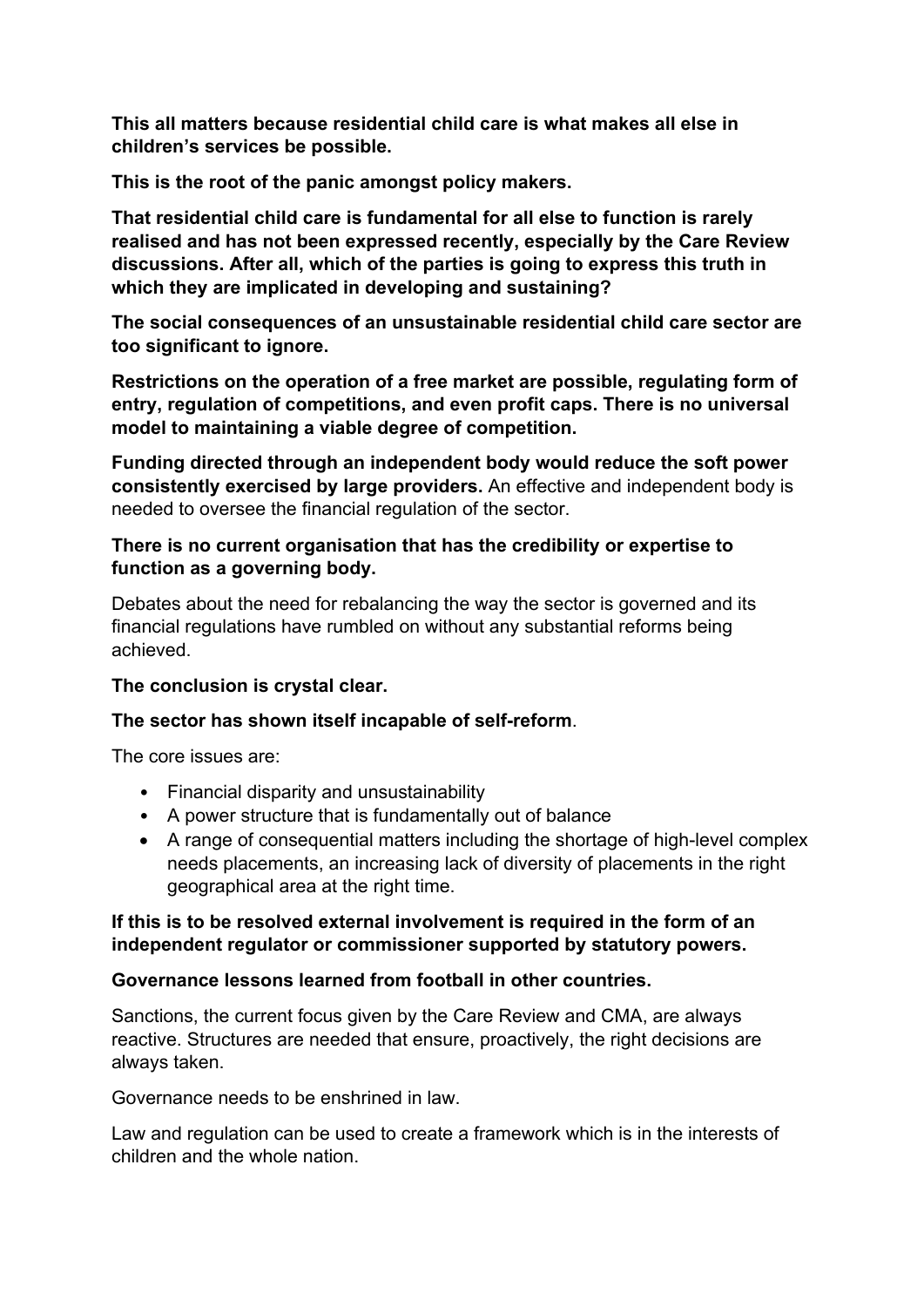# **Licencing**

There are lessons to be learned regarding licensing, ownership and financing from Germany, Spain, France, and the USA

A licence is awarded as part of a contractual agreement between the club and the League Association and is valid for one season.

To obtain the licence clubs must meet standards in areas including sporting, financial, legal, administrative, personnel, infrastructural and media proficiencies. This ensures financially stability, environments are maintained in very good condition, every team develops young talent, and the clubs are staffed and structured exceptionally well.

## **Ownership**

There needs to be a change to the ownership of children's homes whereby those involved, children and staff, have a tangible and meaningful stake in the club's business.

Fees need to be assured, determined by needs. The focus for competition becomes meeting needs rather than price.

## **Finances**

There needs to be a low debt approach to the management of their finances. This could be enshrined in a new licencing regime.

A low debt approach would come directly from new Governance structures.

# **Conclusion and Recommendations**

There are a wide range of fundamental problems in English residential child care.

1) The scale and implications of financial imbalances between providers.

2) The resistance to key changes in regulation, governance, and balance within the game. This despite many efforts and recommendations by parliamentary select committees and other enquiries over years.

3) The multitude of consequential issues extending from unacceptably limited progress in dealing with the diversity of provision needed that is to the detriment of children with the highest needs.

Despite there being many organisations involved, national and local state, providers, commissioners, regulators, the situation is now embarrassingly large.

There simply is no body that has the authority to ensure all parties meet their commitments to the children and the residential child care sector.

Structural reform is required.

No public money is needed, the running costs would come from licensing.

It would not be appropriate for any government to run residential child care.